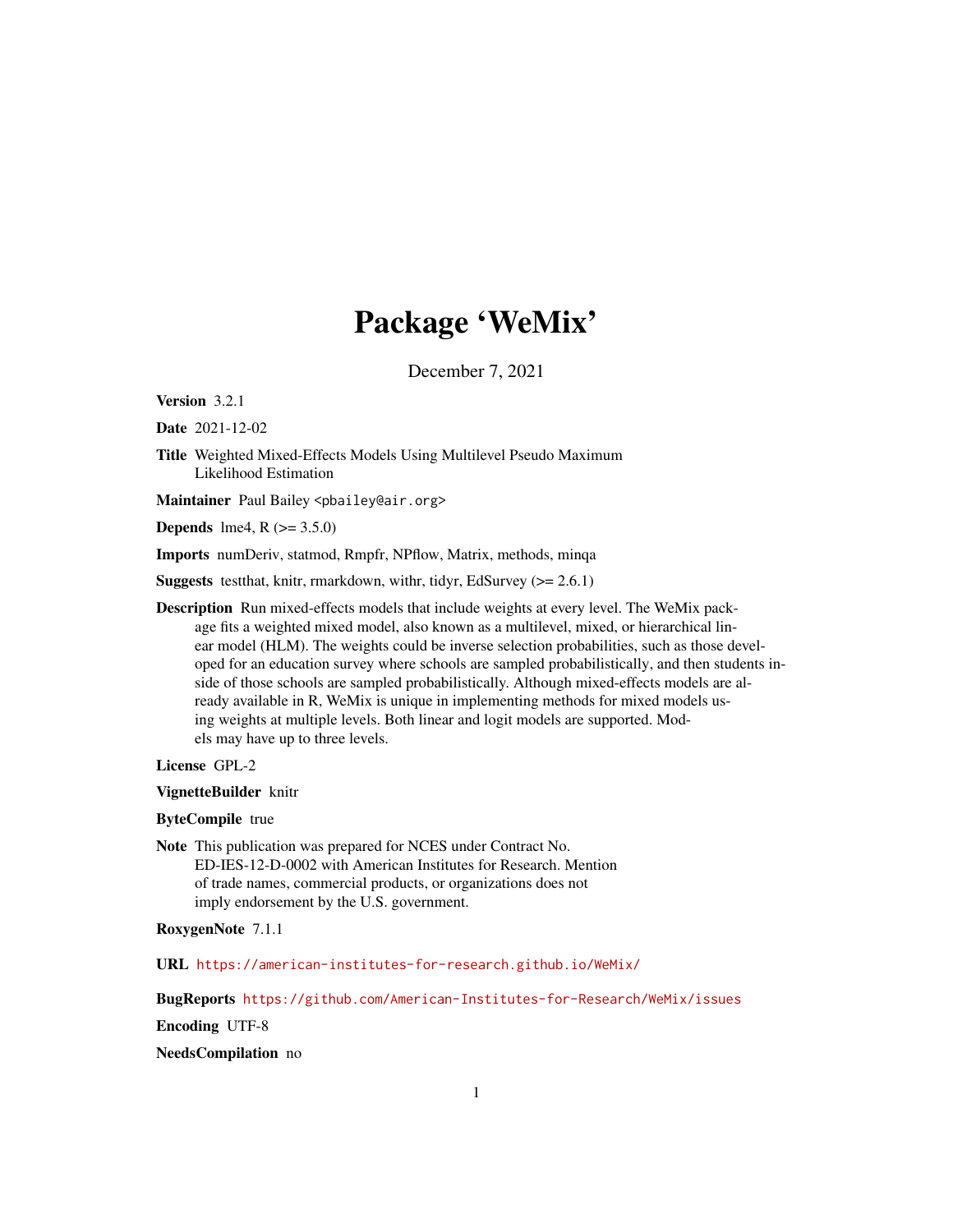<span id="page-1-0"></span>Author Emmanuel Sikali [pdr], Paul Bailey [aut, cre], Claire Kelley [aut], Trang Nguyen [aut], Huade Huo [aut], Eric Buehler [ctb], Christian Kjeldsen [ctb]

Repository CRAN

Date/Publication 2021-12-07 05:50:07 UTC

### R topics documented:

| <b>Index</b> |  |  |  |  |  |  |  |  |  |  |  |  |  |  |  |  |  |  |
|--------------|--|--|--|--|--|--|--|--|--|--|--|--|--|--|--|--|--|--|
|              |  |  |  |  |  |  |  |  |  |  |  |  |  |  |  |  |  |  |
|              |  |  |  |  |  |  |  |  |  |  |  |  |  |  |  |  |  |  |

WeMix-package *Estimate Weighted Mixed-Effects Models*

#### Description

The WeMix package estimates mixed-effects models (also called multilevel models, mixed models, or HLMs) with survey weights.

#### Details

This package is unique in allowing users to analyze data that may have unequal selection probability at both the individual and group levels. For linear models, the model is evaluated with a weighted version of the estimating equations used by Bates, Maechler, Bolker, and Walker (2015) in lme4. In the non-linear case, WeMix uses numerical integration (Gauss-Hermite and adaptive Gauss-Hermite quadrature) to estimate mixed-effects models with survey weights at all levels of the model. Note that lme4 is the preferred way to estimate such models when there are no survey weights or weights only at the lowest level, and our estimation starts with parameters estimated in lme4. WeMix is intended for use in cases where there are weights at all levels and is only for use with fully nested data. To start using WeMix, see the vignettes covering the mathematical background of mixed-effects model estimation and use the mix function to estimate models. Use browseVignettes(package="WeMix") to see the vignettes.

#### References

Bates, D., Maechler, M., Bolker, B., & Walker, S. (2015). Fitting Linear Mixed-Effects Models Using lme4. Journal of Statistical Software, 67(1), 1-48. doi:10.18637/jss.v067.i01

Rabe-Hesketh, S., & Skrondal, A. (2006) Multilevel Modelling of Complex Survey Data. Journal of the Royal Statistical Society: Series A (Statistics in Society), 169, 805-827. https://doi.org/10.1111/j.1467- 985X.2006.00426.x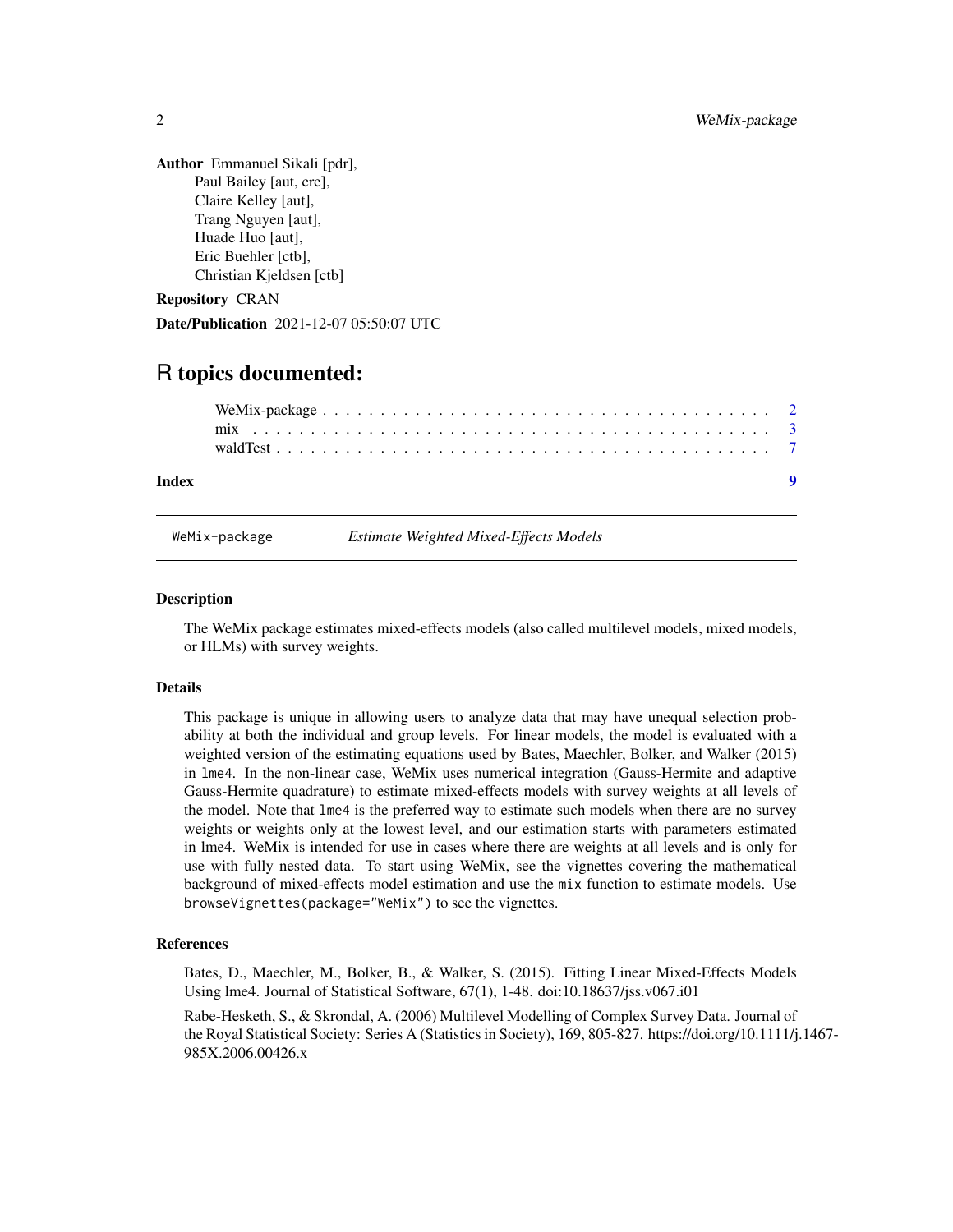<span id="page-2-0"></span> $\frac{1}{3}$ 

Bates, D. & Pinheiro, J. C. (1998). Computational Methods for Multilevel Modelling. Bell labs working paper.

<span id="page-2-1"></span>mix *Survey Weighted Mixed-Effects Models*

#### Description

Implements a survey weighted mixed-effects model using the provided formula.

#### Usage

```
mix(
  formula,
  data,
  weights,
  cWeights = FALSE,
  center_group = NULL,
  center_grand = NULL,
  max_iteration = 10,
  nQuad = 13L,
  run = TRUE,verbose = FALSE,
  acc0 = 120,
  keepAdapting = FALSE,
  start = NULL,
  fast = FALSE,
  family = NULL\mathcal{L}
```
#### Arguments

| formula      | a formula object in the style of lme4 that creates the model.                                                                                                                                                                                                                                                                              |
|--------------|--------------------------------------------------------------------------------------------------------------------------------------------------------------------------------------------------------------------------------------------------------------------------------------------------------------------------------------------|
| data         | a data frame containing the raw data for the model.                                                                                                                                                                                                                                                                                        |
| weights      | a character vector of names of weight variables found in the data frame starts<br>with units (level 1) and increasing (larger groups).                                                                                                                                                                                                     |
| cWeights     | logical, set to TRUE to use conditional weights. Otherwise, mix expects uncon-<br>ditional weights.                                                                                                                                                                                                                                        |
| center_group | a list where the name of each element is the name of the aggregation level,<br>and the element is a formula of variable names to be group mean centered;<br>for example to group mean center gender and age within the group student:<br>list("student"= ~gender+age), default value of NULL does not perform any<br>group mean centering. |
| center_grand | a formula of variable names to be grand mean centered, for example to center<br>the variable education by overall mean of education: ~education. Default is<br>NULL which does no centering.                                                                                                                                               |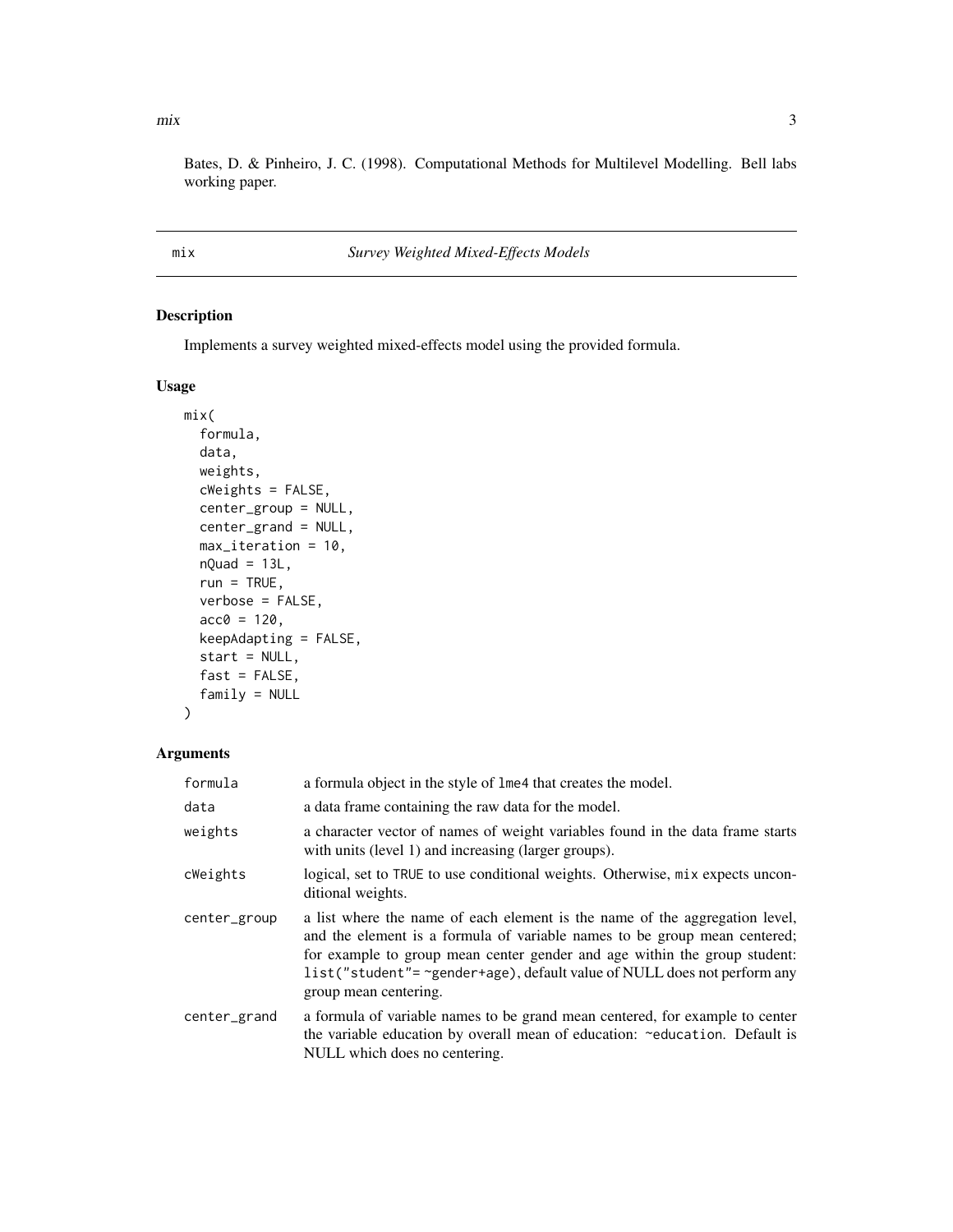| max_iteration | a optional integer, for non-linear models fit by adaptive quadrature which limits<br>number of iterations allowed before quitting. Defaults to 10. This is used be-<br>cause if the liklihood surface is flat, models may run for a very long time without<br>converging. |
|---------------|---------------------------------------------------------------------------------------------------------------------------------------------------------------------------------------------------------------------------------------------------------------------------|
| nQuad         | an optional integer number of quadrature points to evaluate models solved by<br>adaptive quadrature. Only non-linear models are evaluated with adaptive quadra-<br>ture. See notes for additional guidelines.                                                             |
| run           | logical; TRUE runs the model while FALSE provides partial output for debugging<br>or testing. Only applies to non-linear models evaluated by adaptive quadrature.                                                                                                         |
| verbose       | logical, default FALSE; set to TRUE to print results of intermediate steps of adap-<br>tive quadrature. Only applies to non-linear models.                                                                                                                                |
| acc0          | integer, the precision of mpfr, default 120. Only applies to non-linear models.                                                                                                                                                                                           |
| keepAdapting  | logical, set to TRUE when the adaptive quadrature should adapt after every New-<br>ton step. Defaults to FALSE. FALSE should be used for faster (but less accurate)<br>results. Only applies to non-linear models.                                                        |
| start         | optional numeric vector representing the point at which the model should start<br>optimization; takes the shape of c(coef, vars) from results (see help).                                                                                                                 |
| fast          | logical; deprecated                                                                                                                                                                                                                                                       |
| family        | the family; optionally used to specify generalized linear mixed models. Cur-<br>rently only binomial(link="logit") is supported.                                                                                                                                          |

#### Details

Linear models are solved using a modification of the analytic solution developed by Bates and Pinheiro (1998). Non-linear models are solved using adaptive quadrature following the method in STATA's GLAMMM (Rabe-Hesketh & Skrondal, 2006). For additional details, see the vignettes *Weighted Mixed Models: Adaptive Quadrature* and *Weighted Mixed Models: Analytical Solution* which provide extensive examples as well as a description of the mathematical basis of the estimation procedure and comparisons to model specifications in other common software. Notes:

- Standard errors of random effect variances are robust; see vignette for details.
- To see the function that is maximized in the estimation of this model, see the section on "Model Fitting" in the *Introduction to Mixed Effect Models With WeMix* vignette.
- When all weights above the individual level are 1, this is similar to a lmer and you should use lme4 because it is much faster.
- If starting coefficients are not provided they are estimated using lme4.
- For non-linear models, when the variance of a random effect is very low  $(<1)$ , WeMix doesn't estimate it, because very low variances create problems with numerical evaluation. In these cases, consider estimating without that random effect.
- The model is estimated by maximum likelihood estimation.
- To choose the number of quadrature points for non-linear model evaluation, a balance is needed between accuracy and speed; estimation time increases quadratically with the number of points chosen. In addition, an odd number of points is traditionally used. We recommend starting at 13 and increasing or decreasing as needed.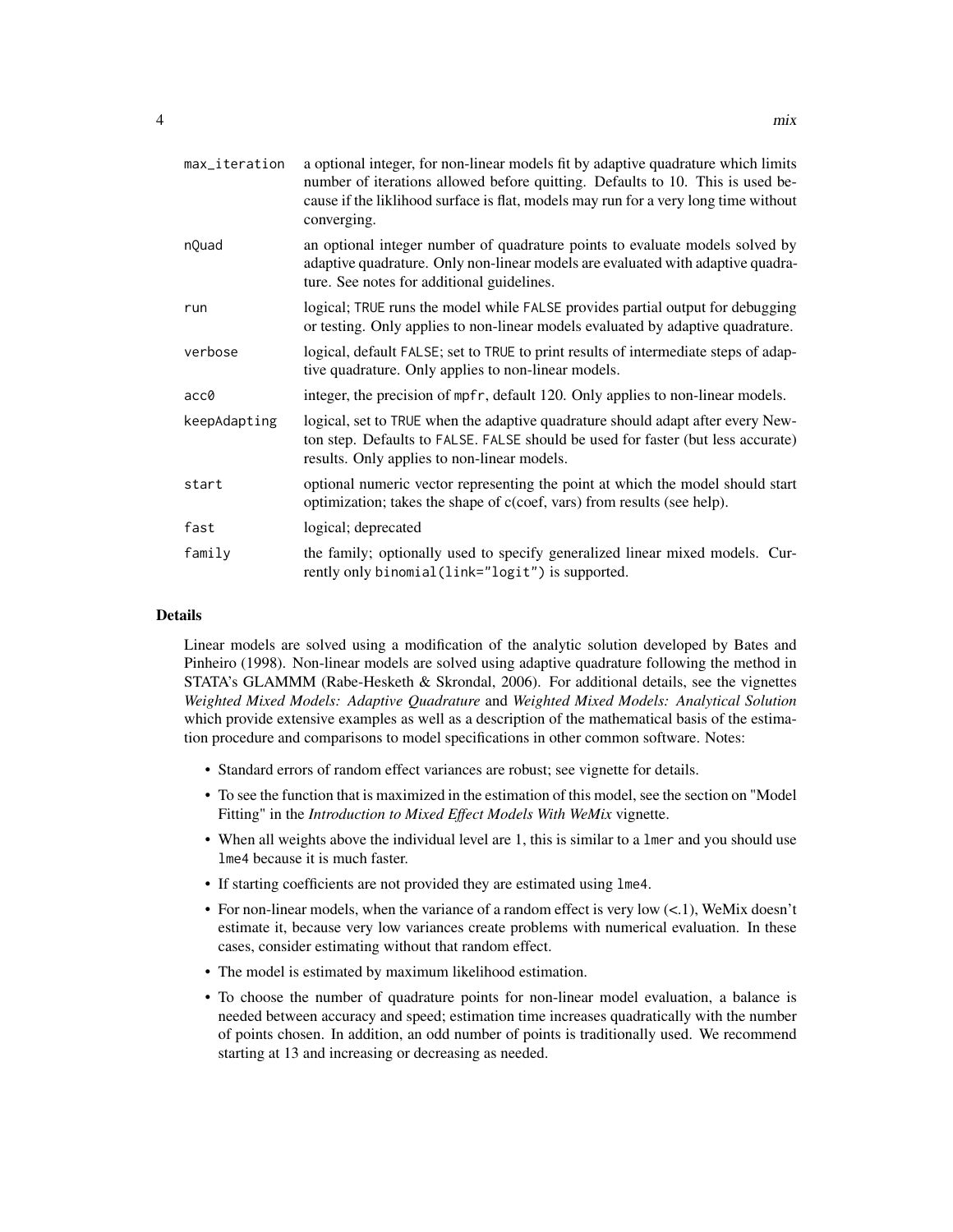$\frac{1}{5}$ 

#### Value

object of class WeMixResults. This is a list with elements:

| ln <sup>1</sup> f | function, the likelihood function.                                                    |
|-------------------|---------------------------------------------------------------------------------------|
| lnl               | numeric, the log-likelihood of the model.                                             |
| coef              | numeric vector, the estimated coefficients of the model.                              |
| ranefs            | the group-level random effects.                                                       |
| <b>SE</b>         | the standard errors of the fixed effects, robust if robust SE was set to true.        |
| vars              | numeric vector, the random effect variances.                                          |
| theta             | the theta vector.                                                                     |
| call              | the original call used.                                                               |
| levels            | integer, the number of levels in the model.                                           |
| <b>ICC</b>        | numeric, the intraclass correlation coefficient.                                      |
| CMODE             | the conditional mean of the random effects.                                           |
| invHessian        | inverse of the second derivative of the likelihood function.                          |
| ICC               | the interclass correlation.                                                           |
| is_adaptive       | logical, indicates if adaptive quadrature was used for estimation.                    |
| sigma             | the sigma value.                                                                      |
| ngroups           | the number of observations in each group.                                             |
| varDF             | the variance data frame in the format of the variance data frame returned by<br>lme4. |
| varVC             | the variance-covariance matrix of the random effects.                                 |
| cov_mat           | the variance-covariance matrix of the fixed effects.                                  |
| var_theta         | the variance covariance matrix of the theta terms.                                    |
| wgtStats          | statistics regarding weights, by level.                                               |

#### Author(s)

Paul Bailey, Claire Kelley, and Trang Nguyen

#### Examples

```
## Not run:
library(lme4)
data(sleepstudy)
ss1 <- sleepstudy
# Create weights
ss1$W1 <- ifelse(ss1$Subject %in% c(308, 309, 310), 2, 1)
ss1$W2 <- 1
# Run random-intercept 2-level model
two_level <- mix(Reaction ~ Days + (1|Subject), data=ss1, weights=c("W1", "W2"))
```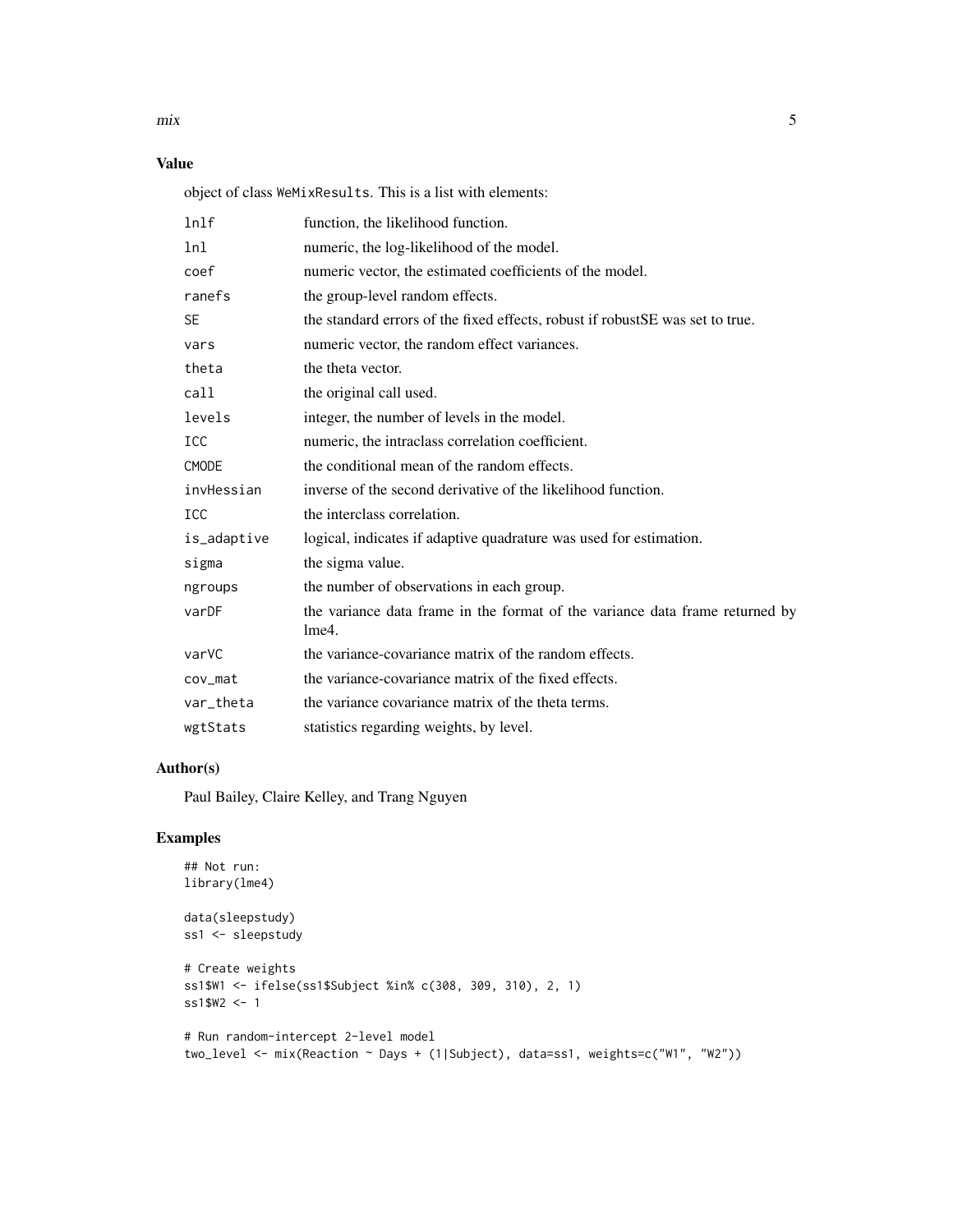```
#Run random-intercept 2-level model with group-mean centering
grp_centered <- mix(Reaction ~ Days + (1|Subject), data=ss1,
                    weights = c("W1", "W2"),
                    center_group = list("Subject" = ~Days))
#Run three level model with random slope and intercept.
#add group variables for 3 level model
ss1$Group <- 3
ss1$Group <- ifelse(as.numeric(ss1$Subject) %% 10 < 7, 2, ss1$Group)
ss1$Group <- ifelse(as.numeric(ss1$Subject) %% 10 < 4, 1, ss1$Group)
# level-3 weights
ss1$W3 <- ifelse(ss1$Group == 2, 2, 1)
three_level <- mix(Reaction ~ Days + (1|Subject) + (1+Days|Group), data=ss1,
                   weights=c("W1", "W2", "W3"))
# Conditional Weights
# use vignette example
library(EdSurvey)
#read in data
downloadPISA("~/", year=2012)
cntl <- readPISA("~/PISA/2012", countries="USA")
data <- getData(cntl,c("schoolid","pv1math","st29q03","sc14q02","st04q01",
                       "escs","w_fschwt","w_fstuwt"),
                omittedLevels=FALSE, addAttributes=FALSE)
# Remove NA and omitted Levels
om <- c("Invalid", "N/A", "Missing", "Miss", NA, "(Missing)")
for (i in 1:ncol(data)) {
 data <- data[!data[,i] %in% om,]
}
#relevel factors for model
data$st29q03 <- relevel(data$st29q03, ref="Strongly agree")
data$sc14q02 <- relevel(data$sc14q02, ref="Not at all")
# run with unconditional weights
m1u \langle- mix(pv1math \sim st29q03 + sc14q02 +st04q01+escs+ (1|schoolid), data=data,
           weights=c("w_fstuwt", "w_fschwt"))
summary(m1u)
# conditional weights
data$pwt2 <- data$w_fschwt
data$pwt1 <- data$w_fstuwt / data$w_fschwt
# run with conditional weights
m1c <- mix(pv1math ~ st29q03 + sc14q02 +st04q01+escs+ (1|schoolid), data=data,
            weights=c("pwt1", "pwt2"), cWeights=TRUE)
summary(m1c)
# the results are, up to rounding, the same in m1u and m1c, only the calls are different
```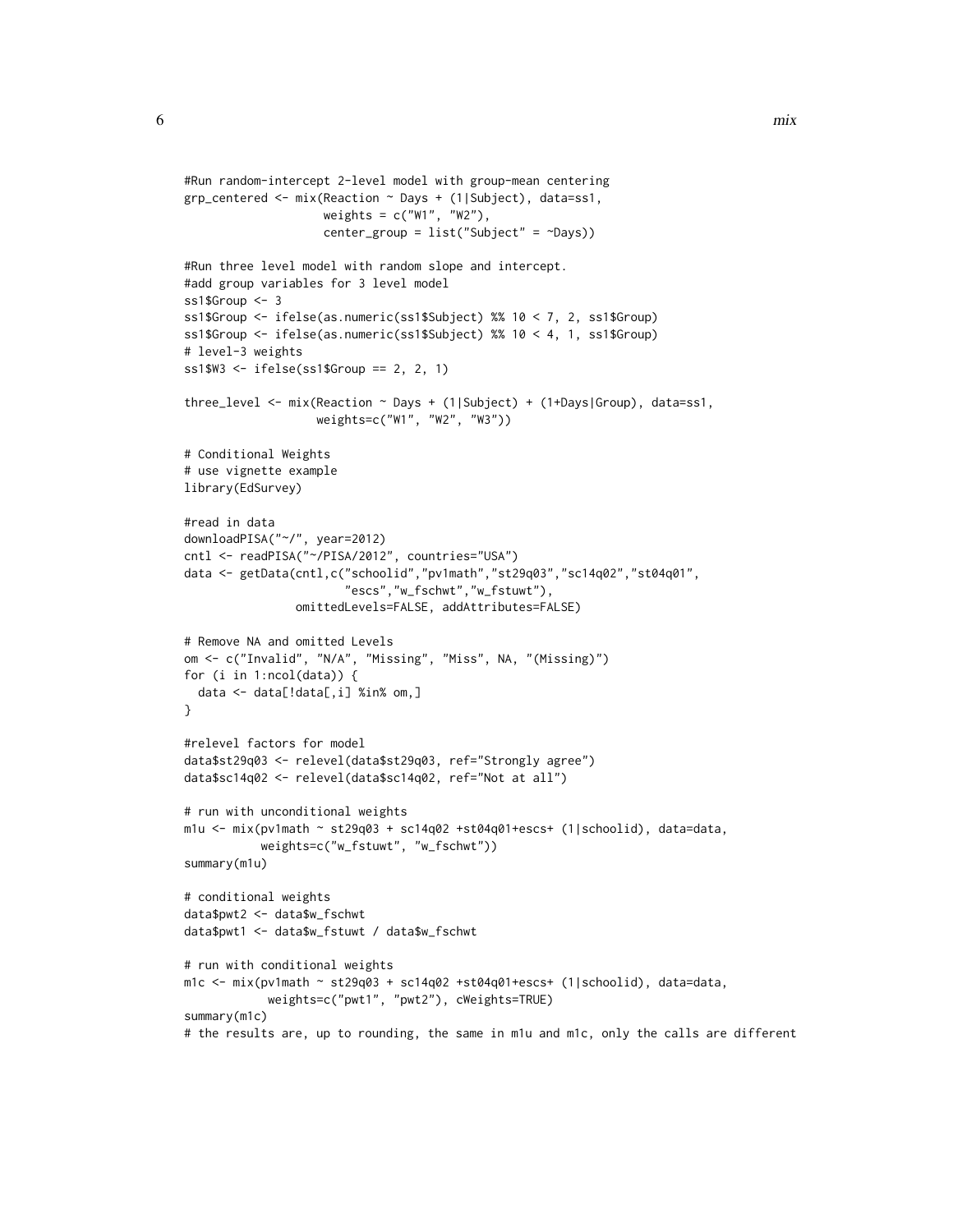#### <span id="page-6-0"></span>waldTest 7 and 7 and 7 and 7 and 7 and 7 and 7 and 7 and 7 and 7 and 7 and 7 and 7 and 7 and 7 and 7 and 7 and 7 and 7 and 7 and 7 and 7 and 7 and 7 and 7 and 7 and 7 and 7 and 7 and 7 and 7 and 7 and 7 and 7 and 7 and 7 a

## End(Not run)

#### waldTest *Mixed Model Wald Tests*

#### Description

This function calculates the Wald test for either fixed effects or variance parameters.

#### Usage

```
waldTest(fittedModel, type = c("beta", "Lambda"), coefs = NA, hypothesis = NA)
```
#### Arguments

| fittedModel | a model of class WeMixResults that is the result of a call to mix                                                                                                                                                                                                                                 |
|-------------|---------------------------------------------------------------------------------------------------------------------------------------------------------------------------------------------------------------------------------------------------------------------------------------------------|
| type        | a string, one of "beta" (to test the fixed effects) or "Lambda" (to test the variance-<br>covariance parameters for the random effects)                                                                                                                                                           |
| coefs       | a vector containing the names of the coefficients to test. For type="beta" these<br>must be the variable names exactly as they appear in the fixed effects table of the<br>summary. For type="Lambda" these must be the names exactly as they appear<br>in the theta element of the fitted model. |
| hypothesis  | the hypothesized values of beta or Lambda. If NA (the default) 0 will be used.                                                                                                                                                                                                                    |

#### Details

By default this function tests against the null hypothesis that all coefficients are zero. To identify which coefficients to test use the name exactly as it appears in the summary of the object.

#### Value

Object of class WeMixWaldTest. This is a list with the following elements:

| wald | the value of the test statistic.                                                                                                                                                        |
|------|-----------------------------------------------------------------------------------------------------------------------------------------------------------------------------------------|
| р    | the p-value for the test statistic. Based on the probabilty of the test statistic under<br>the chi-squared distribution.                                                                |
| df   | degrees of freedom used to calculate p-value.                                                                                                                                           |
| H0   | The vector (for a test of beta) or matrix (for tests of Lambda) containing the null<br>hypothesis for the test.                                                                         |
| HA   | The vector (for a test of beta) or matrix (for tests of Lambda) containing the<br>alternative hypothesis for the test (i.e. the values calculated by the fitted model<br>being tested.) |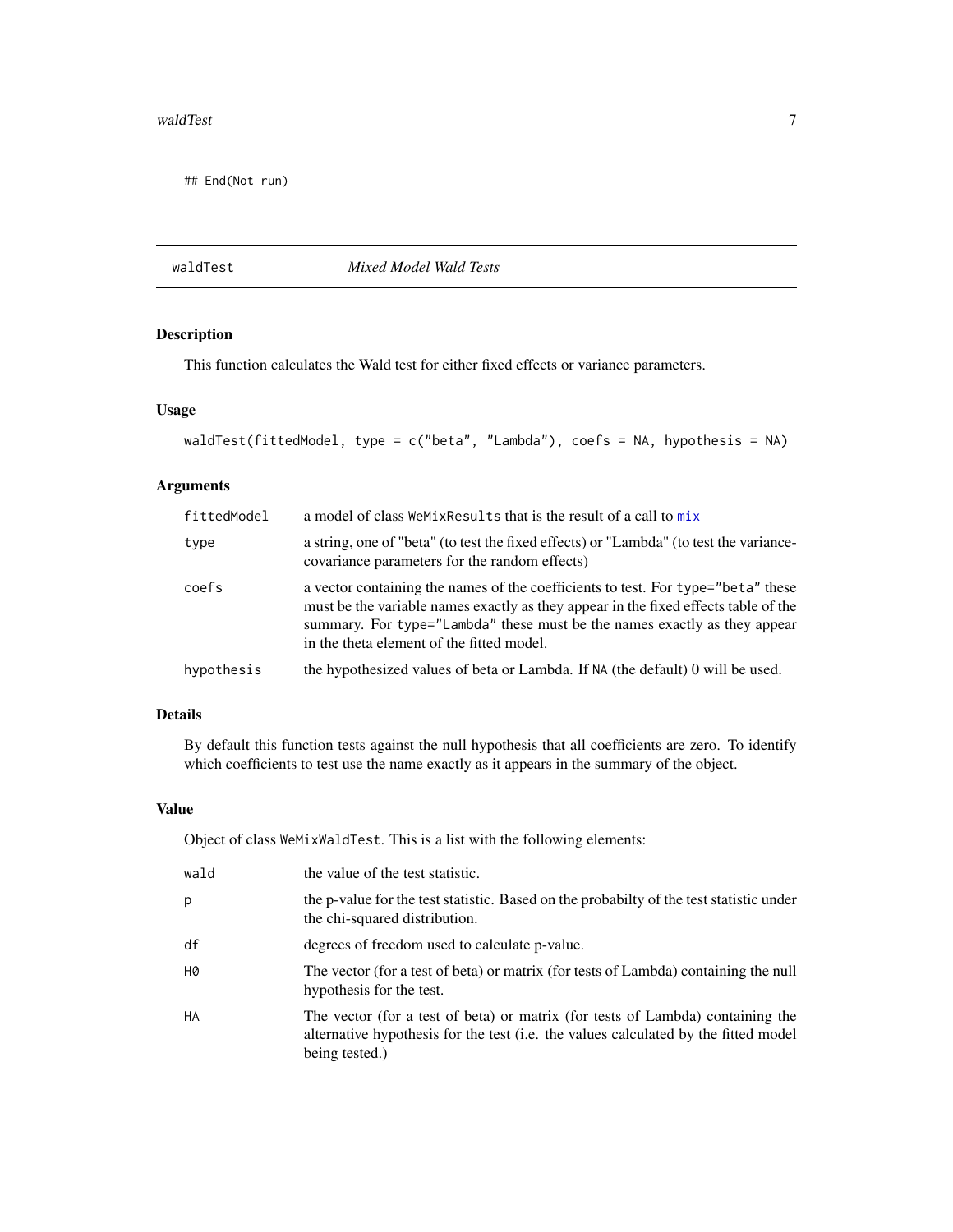#### Examples

```
## Not run:
library(lme4) #to use the example data
sleepstudyU <- sleepstudy
sleepstudyU$weight1L1 <- 1
sleepstudyU$weight1L2 <- 1
wm0 <- mix(Reaction ~ Days + (1|Subject), data=sleepstudyU,
            weights=c("weight1L1", "weight1L2"))
wm1 <- mix(Reaction ~ Days + (1 +Days|Subject), data=sleepstudyU,
           weights=c("weight1L1", "weight1L2"))
waldTest(wm0, type="beta") #test all betas
#test only beta for days
waldTest(wm0, type="beta", coefs="Days")
#test only beta for intercept against hypothesis that it is 1
waldTest(wm0, type="beta", coefs="(Intercept)", hypothesis=c(1))
waldTest(wm1,type="Lambda") #test all values of Lambda
#test only some Lambdas.The names are the same as names(wm1$theta)
waldTest(wm1,type="Lambda", coefs="Subject.(Intercept)")
#specify test values
waldTest(wm1,type="Lambda", coefs="Subject.(Intercept)", hypothesis=c(1))
## End(Not run)
```